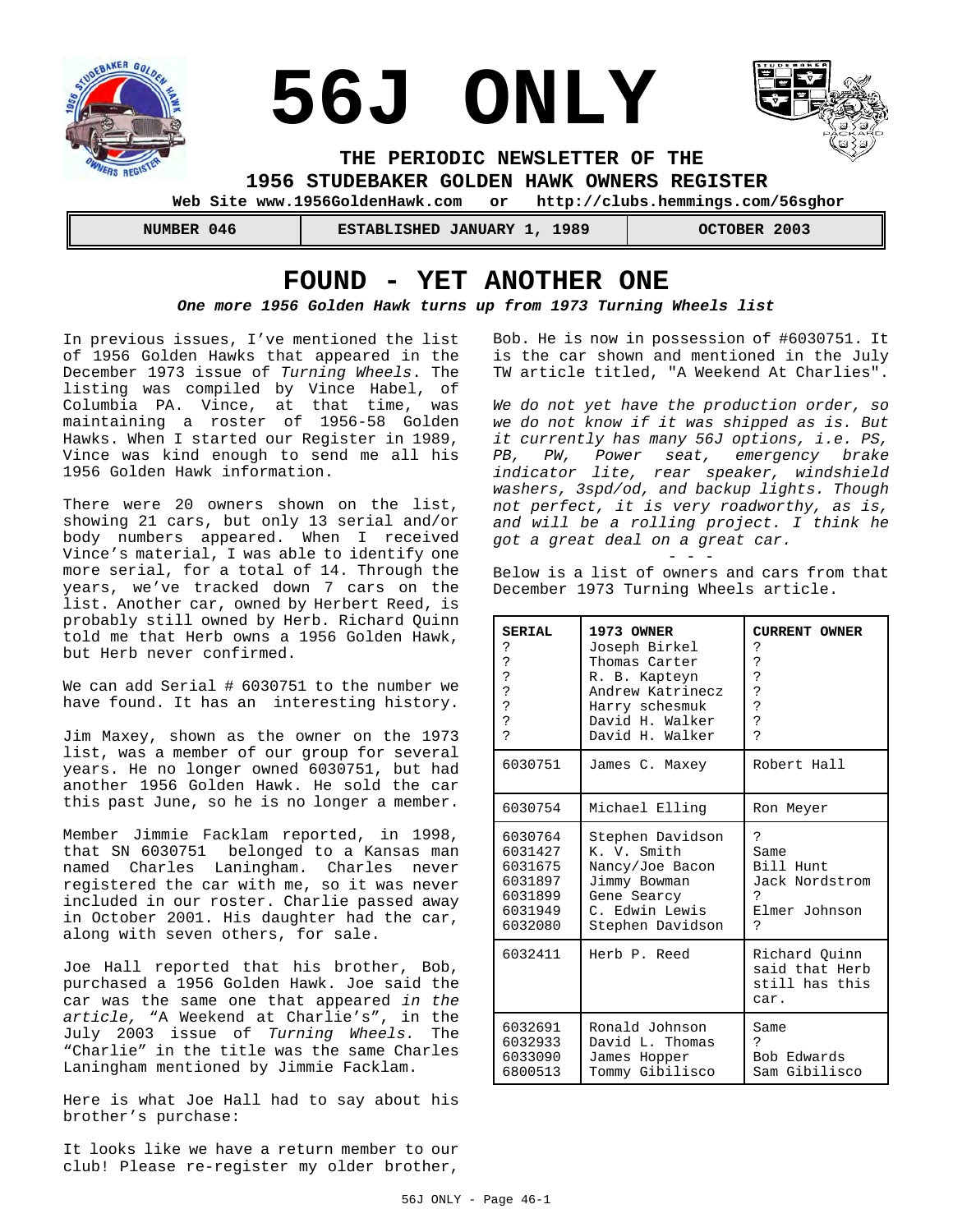# **THE FATE OF 6032222**

*1956 Golden Hawk ages and changes style*

While we're on the subject of lost cars, I have to tell you about the apparent fate of Serial #  $6032222$ . The  $\sqrt[3]{\odot}$ car, with the "deuces wild", serial number, is currently owned by Steve



& Carolyn Hudson of The Dalles OR. The unusual thing about this car is that it is now a 1953 Convertible.

According to Steve, the car was severely damaged in a barn collapse and therefore was used as the basis for the conversion. When he purchased the car, the conversion had been halted for many years. He bought the car and finished the job. Steve says he found the number on the frame crossmember.

In its 1953 reincarnation, it's a stunning example of a car Studebaker should have built.

## **(T3) TIRES + TIME = TROUBLE**

*Members find they go hand in hand*

A few members, and others, have had some problems with radial tires during the past few year. In each, the offending tire did considerable damage to the vehicle. Here are several reports:

#### **BILL LADROGA**

*The 150-mile trip turned out to be a bit more expensive than we had planned. Just east of Orlando on Route 4, we felt a vibration from the right rear of the car. Before we knew it, we heard a loud "Bang!", and were forced over to the side of the shoulder. The rear tire had shred its carcass and we had rubber tread and steel radial wires all over the place!*

*I did have a warning before the radial blew. I started to feel a slight vibration in the rear of the car before the belt separated but since I was in the downtown area of Orlando on Route 4, I couldn't pull over right away to see what was wrong. I always run 35 psi in my radials.*

*Fortunately, our spare was in good condition so we changed the tire. The bottom of the rear edge of the fender and the stainless steel wheel trim were not so lucky. The fender was pushed upward about three inches, the body bracket was broken and missing, and the trim piece was creased about 3" up from the bottom. The wires had left many small pockmarks in the fender too. Bodywork will have to be done and the stainless trim piece*

*straightened out, but at least Lu and I were safe. It hurt though, this was the first time we ever had any damage to the car in the seven years we've owned it.*

*A coincidence of the blowout event was that a huge tanker truck pulled up behind us while we were on the shoulder. Out came Luther Jackson, a fellow 56J owner and someone we knew from some National and State meets! He was returning from a run from Spokane, Washington, and recognized our car. He stopped to help and we chatted a bit. After getting the tire changed, we were on our way to Daytona Beach again.*

- - -

#### **JIM MORGAN**

*Frank, in response to your query concerning the radial tire failure which I experienced, the tire had a moderate imbalance for about two months before it failed, which I suspected was the beginning of a belt separation. I was hoping that it would last until my new wheels arrived, at which time I planned to install new tires. I had less than three seconds of severe vibration before the tire disintegrated. I have experienced a number of blowouts over the years with bias ply tires without any serious problems, however, the characteristics of the steel belts coming apart and then flailing around in the wheel well make them much more destructive. (About \$1,000.00 worth of damage in my case.) I was running them with 34 PSI.*

*In the future, at the first hint of impending belt separation, I will replace the tire.*

### **STEPHEN CADE/DANNY THOMAS**

*Stephen said that in the first car blowout, he had vibration for a short period of time & he thought it was a change in road surface. On the 2nd car there was no warning. He says he never runs the tires more than 3 years even with minimal use.*

*I had a blowout (front left tire) in Martha's Hawk last year doing 55mph. I felt some vibration in the front & thought a tire was out of balance. It quickly got worse then... BOOM!! Luckily I got off the road ok and didn't lose control. The strip that peeled off the tire beat the headlight bucket & headlight right out of the fender and damaged the front fender as well.*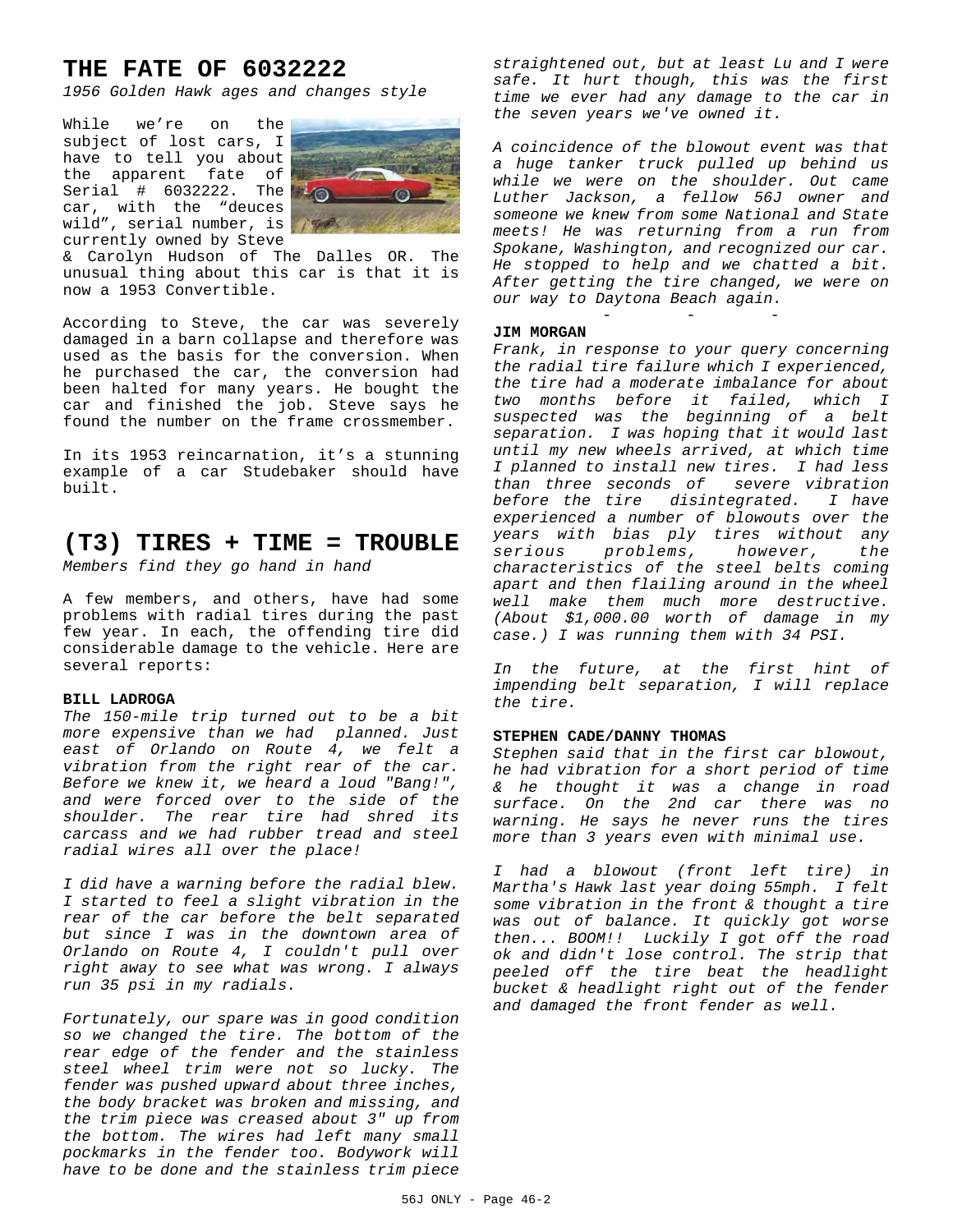# **MORE OPINIONS**

**JIM PEPPER** (Forwarded by Bill Ladroga) *Tires on Jill's car are 205-75R-15. They are on a set of 15 X 6 Magnum 500 wheels I got from a 1968 Avanti II. Had to replace the tires (broken belt) after getting home from Detroit. Tires looked perfect but were over 10 years old. The run down the highway (350 miles each way) did one in.*

A Goodyear rep told me that modern tires start deteriorating or start becoming suspect for extended highway use at about 6 years of age. He said to never trust a tire beyond 10 years of age. I had a pair of 205-75R-15 Goodrich's on my Superlark for about 8 years. My son needed 2 tires for his S-10 Blazer that went back and forth to school and work, so I put them on his truck to be used up. They both failed within 6 months even though they looked like new.

### **DWAIN GRINDINGER**

Even the tire manufacturers don't seem to agree or even specify at what age a tire should automatically be replaced. One could literally spend days on the computer looking at site after site for a definitive answer to this question. My opinion is that any tire should be good for at least five years and maybe ten if treated properly.

I just replaced a set of Michelins with like-new tread on my pickup because of a lot of weather checking between the treads. No idea how old they were, (they were given to me) but I suspect they were very old.

Your best defense is to know what all the codes on the sidewall stand for and buy a good quality tire. Keep them clean and protected from the sun as much as possible. Never run them under-inflated, and perform a close inspection regularly looking for cuts, scrapes, cracks. As soon as any new shimmy is noticed, especially at low speed, do a run-out check on the tires. A high spot, or bulge, indicates a separated tread.

### **BOB PALMA**

My experience has been that tires will nearly always give a hint that they are about to go. Traveling at interstate speeds, I would imagine members would feel a new vibration in advance of actual failure. One must be attentive to how a car feels as it is being driven along and not dismiss or rationalize away (..."Gee, must be the road surface has changed...") when a vibration comes up.

Yes, new tires every 5 years at \$150 apiece is pretty stiff. I personally don't think it is necessary, but I keep my tires inflated to at least 34 psi before driving, and pump them up to 38 before putting cars away for the winter. And as you say, Frank, one must drive them periodically, several times a month if possible, to keep them from taking a "set."

With correct inflation, frequent driving, and attentive driving, I don't see any need for replacement until they are worn out or fail a visual inspection. And I like your idea of keeping them out of the sun.

A final consideration is size. Your 56Js had wheels 5" wide. A P205/75R15 tire would be the largest that could be SAFELY used. Yet I see many 56Js at meets with P215 or P225 widths. Those tires are being operated unsafely if they are on 5" wheels (measured between the inside bead flanges of the wheel with the tire off the wheel).

## **AND THIS FROM COKER TIRE**

*Manufacturer has additional information*

The main thing that you can do is make sure that your tires are properly inflated. If they are under-inflated, they will experience a heat build up due to the increased friction. This excess heat will cause the tire to fail, this is exacerbated in a hot climate, such as Florida.

**Q:** Do Tires Have a Shelf Life? Excerpt from an article in Modern Tire Dealer, December 2002

**A:** Tires do not have expiration dates, based on my talks with tire manufacturers. The reason: There is no way for tire makers to control how their tires are stored or used.

"Tires are still manufactured with a percentage of natural rubber, which does deteriorate with age," says a Michelin spokesperson." Because of this, most tire manufacturers have a time limit on the warranty, which is typically six years."

Tire compounding is such that as long as you store your tires properly, they can last a long time without significant degradation. A tire starts to age the moment it leaves the curing press, a tire engineer friend told me, "All rubber components on the car, from the power transmission belts to the engine mounts to the tires, age. But in certain environments, they age a lot faster." Elements such as oxygen, ozone, and heat greatly affect tires, he adds.

Exposure to simple oxidation can't be avoided, at least on the outside of the tire. Over time, it will cause cracks in the compounding. Although some of the dozen or so ingredients in a tire help it resist oxidation, it can't be completely prevented.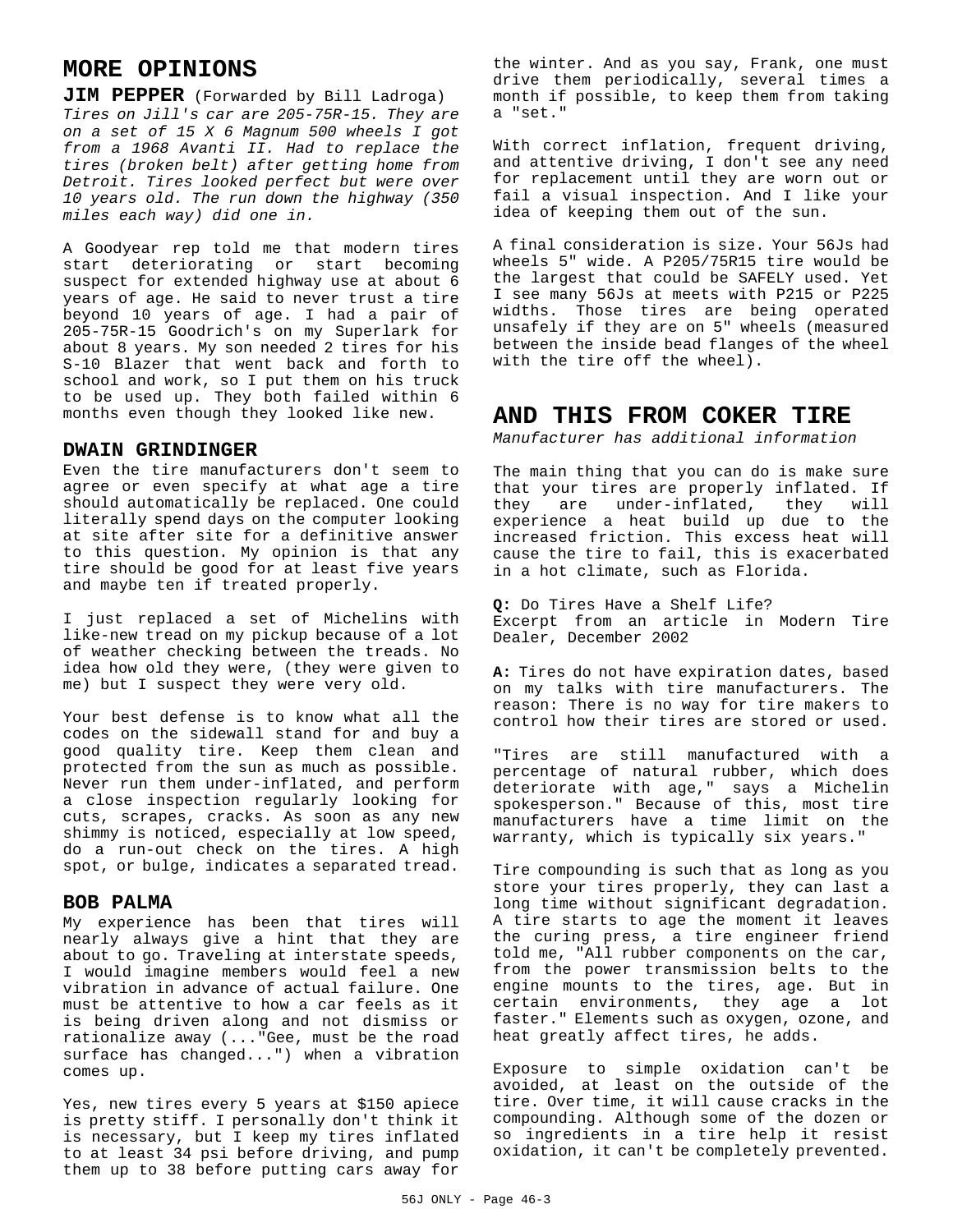Ozone is a form of oxygen that degrades organic matter, like rubber. For example, if a tire is in a factory where there are ozone-producing devices such as welders or electric motors, it will have its life span shortened dramatically.

Some of the waxes, oils, and protective chemicals designed to help control the effect of ozone on a tire work while the tire is stored at room temperature: others work while the tire is in motion.

The Rubber Manufacturers Association does not have a standard in respect to tire age. It has issued a service bulletin on proper tire storage, which it says will limit exposure to potential damage.

Store the vehicle on blocks to remove all weight from the tires. If the vehicle cannot be blocked up from the storage surface, completely unload it so minimum weight will rest on the tires. Keep tires, including the spare tire, inflated to recommended operating pressure. The surface should be firm, reasonably level, well drained, and clean. Move the vehicle at least every three months to prevent ozone cracking in the bulge area and also to prevent a "flat spot" from developing (due to strain from deflecting). If tires do develop a temporary "flat spot," it will usually disappear in a short period of time(for example, the first 25 miles)

Bob Couter, Sales Coker Tire Company 1317 Chestnut Street Chattanooga, TN 37402 U.S.A. Phone:423-265-6368 Fax: 423-756-5607 Toll-Free: 800-251-6336 email: bobc@coker.com

## **CONCLUSION**

*What is the answer?* Is there an answer?

So, how often should you change tires? Bill Ladroga says "I keep hearing from other antique car owners that radial tires should be replaced every five years on cars that have few miles put on them annually.

Stephen Cade said he changes tires every three years. I mentioned how expensive wide whitewall radials are, and Stephen said "tires are a lot cheaper than a new fender."

**My Experience:** The radial tires on my cars are 6-1/2 years old and 16-1/2 years old. I drive them every week or two, but rarely go on the Interstate for extended periods, or otherwise exceed 65 MPH. For years, I always ran them with 28-30 PSI, but increased it to 32 PSI for the last 5–6 years. After all this discussion, I now put in 35 PSI.

Three years ago, I drove the Golden Hawk from the Daytona Speedway to my home, about 60 miles. There were 5 people in the car, the tires were 13 years old, and had probably 30 PSI pressure. I tried to go 60 MPH, but the traffic often forced me to exceed 70. The car had a terrible shimmy at 60 MPH and worsened at the higher speeds. I attributed the shimmy to one bent wheel and one that was out of round.

In the late 1980s I drove my 1979 Bonneville well over 500 miles with a bad vibration. Over 300 of those miles were on the Interstate at speeds approaching 60 MPH (55 MPH speed limit.) The car wobbled measurably at 5 MPH. The two rear tires had broken belts. I didn't know about broken belts back then. Luckily, they held up till I learned of the problem, and replaced the tires.

Perhaps radial tires are not the way to go. Turning Wheels Feature Editor, Fred K. Fox told me he recently replaced the non radial tires on his 1950 Land Cruiser. They had been on the car for 40 years.

### **WHEELS AND TIRES**

*What to put on*

Bob Palma touched on one very important subject concerning tire and wheel sizes. If you insist on putting radial tires on your car, here are a few items to consider.

Our 1956 Golden Hawks came standard with 15"X5" wheels and 7:10-15 tires. The closest equivalent radial tires are P205/75R15, P215/75R15 and P225/75R15. The following table shows various specifications which I took from the *Coker Tire Catalog:*

| TIRE       | <b>DIAMETER</b>               | RIM WIDTH     |  |
|------------|-------------------------------|---------------|--|
| $710 - 15$ | $27.75$ "<br>27.98"<br>28.88" | 5"            |  |
| P205/75R15 | 27.11"                        | $5" - 7.5"$   |  |
| P215/75R15 | 27.62"                        | $5.5" - 7.5"$ |  |
| P225/75R15 | 28.98"                        | $6" - 8"$     |  |

Diameter is the distance from the ground to the top of the tire. Rim Width is the size of the wheel itself  $(2^{nd}$  # of the wheel size as 15X5)

*Coker Tire* indicates that the P215/75R15 size is the best match to the 710-15 tire. This presents a problem because the width of the wheel on our cars is 5". The recommended minimum wheel width for the P215/75R tire is 5.5". This leaves a couple of options.

• You can keep your original wheels and use a P205/75R15 tire.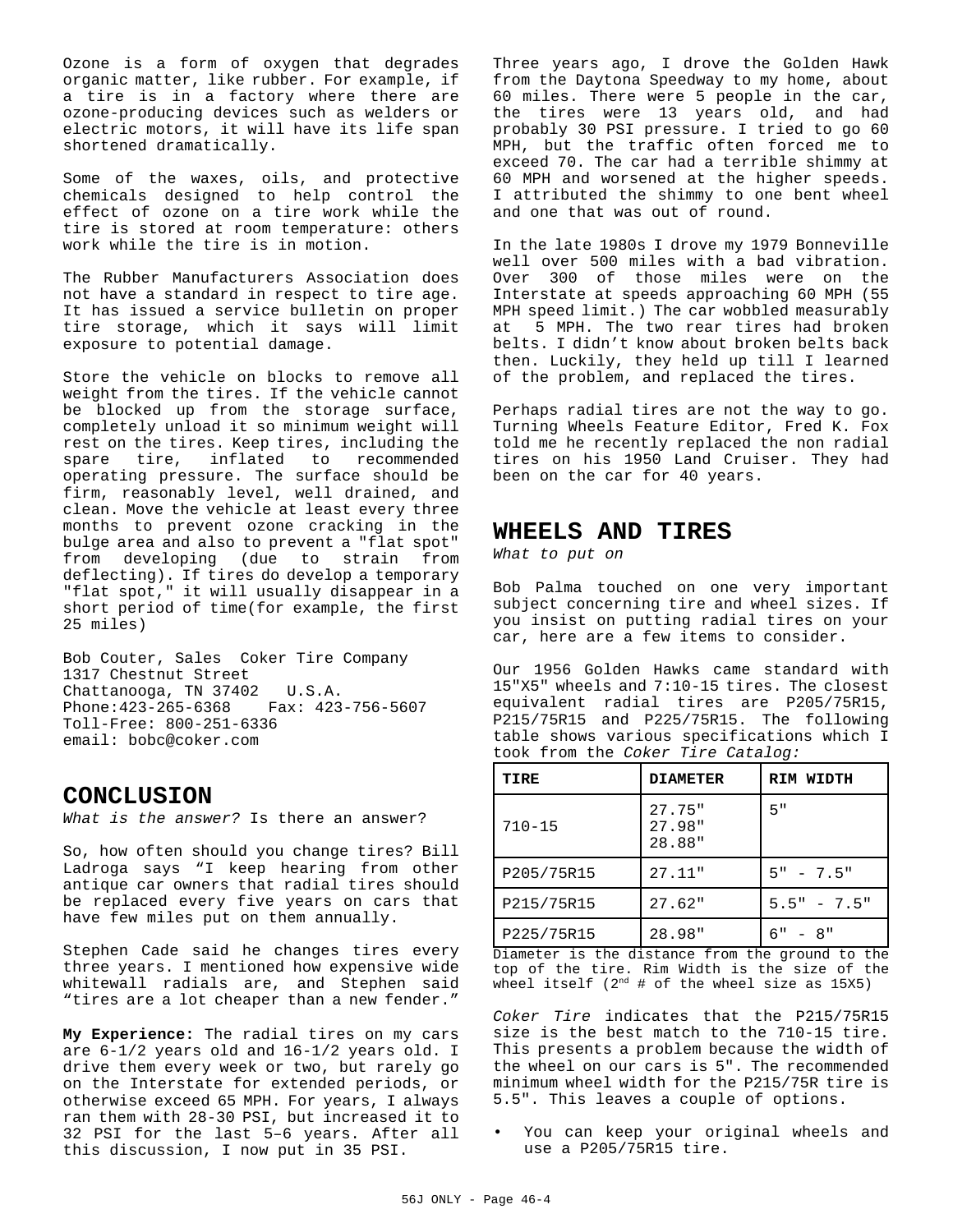• You can buy new wider wheels and use the P215/75R15 or P225/75R15 tire.

Many people have used wheels from full size Chrysler products. However, buying from a junk yard is a gamble. Unless you can arrange to have each wheel checked before you mount the tire, and return any that are bent or out of round, you are simply compounding the problem.

*Studebaker Drivers Club* member, Bob Helm, has been advertising new 15X6 wheels for several months. I spoke to Bob in June and he told me that the wheels are new, from Kelsey-Hayes. They are painted black and the full size hubcaps will fit. Price is \$37.00 per wheel plus S/H. Contact Bob at:<br>19036 FM2755 Royse TX 7518 Royse TX 75189 Tel. 972-843-3402.

Option 3 is to simply put new 710-15 tires on your original wheels. They are still available from *Coker tire and the cost is less than wide whitewall radial tires*.

### **FINNED BRAKE DRUMS**

*Reproductions available from Turner Brake*

Turner Brake has reproduced the 11" finned front brake drums that are used on our cars, as well as other Studebakers. The hub is not included, but new studs are provided. The price is \$124.95 each plus shipping. The studs are right hand thread. Assuming your car has the original left had thread studes, new lug nuts will also be needed on the driver's side to replace the original left hand thread studs.

New Old Stock drums have become hard to find, so this should be a good product for *Turner Brake*. If anyone is interested, contact Turner Brake: www.turnerbrake.com Jim Turner at 317-877-0453 (after 6 PM CST.) The mailing address is 7293 Oakbay DR Noblesville IN 46060. If you have Email access: diskbrake1@insightbb.com

# **ENGINE WEIGHTS (AGAIN)** *By Roy Hastings*

I have some facts (and some opinions) pertaining to the "Engine Weight Revisited" section in 56J ONLY issue # 045. The information in this article may not be as conflicting as it appears. Major components such as the bell housing, flywheel, clutch, and the transmission are probably the major source of confusion and/or controversy.

Many years ago, I weighed the individual components of a Packard V8 and Studebaker V8 engines on my bathroom scales. My conclusion at the time, was that the Packard V8 was about 30 pounds heavier than the Studebaker V8. I could not, however, remember what the sum total of the components was. The comparison did not include anything bolted to the rear of the engine, including bell housing, flywheel, clutch, etc.

After reading the "Engine Weight Revisited" article, I weighed a Studebaker 259 V8 flywheel, clutch, bell housing, and O/D transmission. The results were as follows:

- flywheel & clutch 55 LBS
- Bell housing 28 LBS
- O/D Transmission 75 LBS

My "interpretation" of how this information applies, is as follows:

- #1 *The excerpt from True Magazine (1953) chart showing a 232 Studebaker V8 weighing in at 687 LBS.* There is no mention of what is or is not attached to the back of the engine. For purposes of my analysis, please let us assume the clutch and flywheel were attached. This would mean that engine weight minus clutch and flywheel would be 632# (687# minus 55#).
- #2A The excerpt from Car Life Magazine (1958) by Roger Huntington states that "A V8 Stude with all accessories but without flywheel and clutch weighs 645 LBS. If the 55 LBS was added for the flywheel and clutch, the total engine weight would come to 700#.

In the continuation of this article by Roger Huntington, the following statement is made:

#2B A chart from an earlier Speed Age magazine shows a 232 V8 at 645 LBS. "Dry Weight" and 782 pounds with O/D transmission and clutch. NOTE: When the transmission weight (75 LBS) is subtracted from the 782# total, the weight of the engine becomes 707 LBS.

I prepared the following table to compare and analyze the information derived from #1, #2A, and #2B. Please remember, that the calculations should be referenced back to items #1, 2A, and 2B.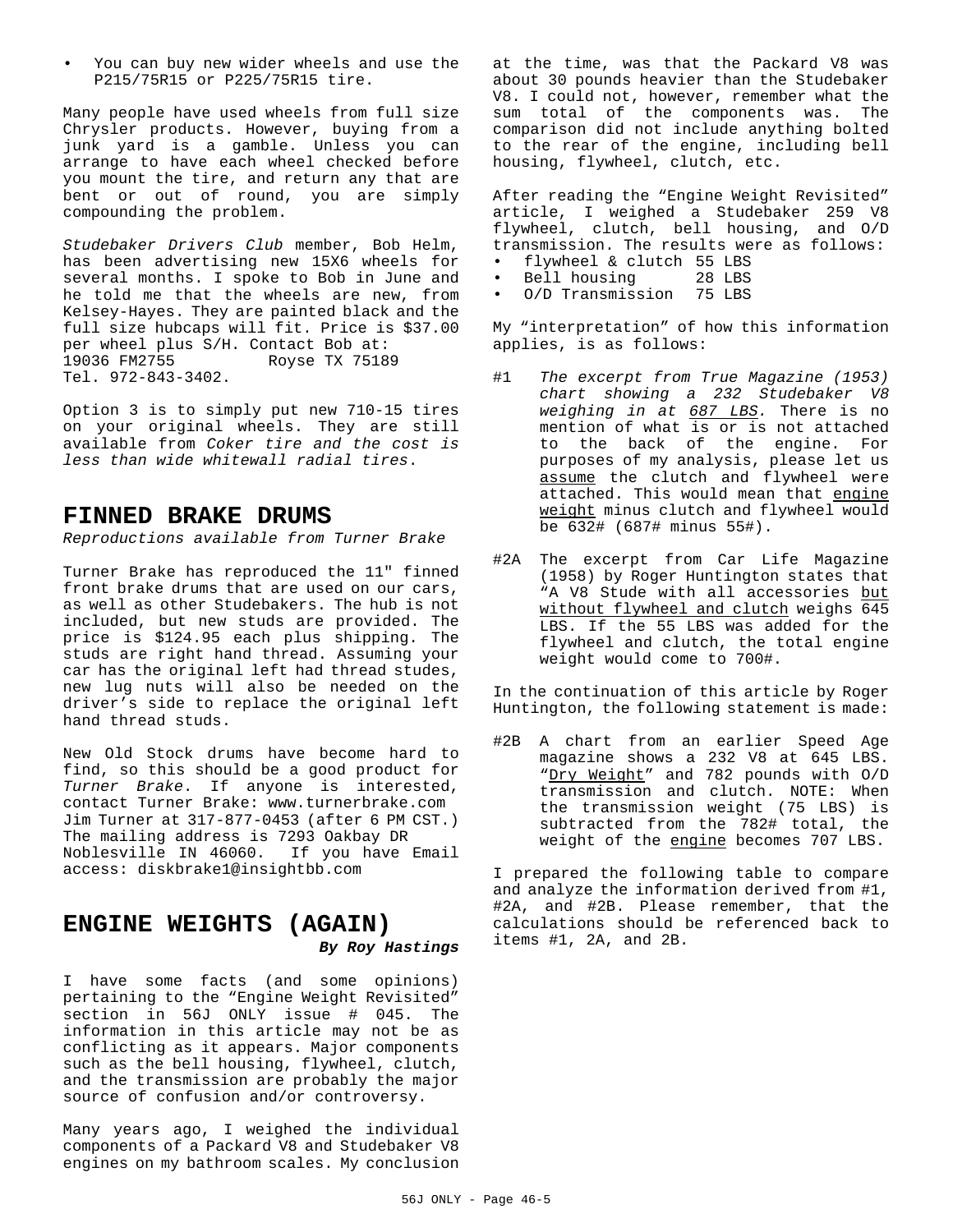#### **INFORMATION COMPARISON TABLE**

| #1                                         | Total engine wt. with clutch and<br>flywheel **687#                                                                                                                          |
|--------------------------------------------|------------------------------------------------------------------------------------------------------------------------------------------------------------------------------|
| #2A                                        | minus clutch and flywheel ***632#<br>Engine weight with "all accessories"<br>minus clutch and flywheel ***645#<br>With clutch and flywheel **700#                            |
| #2B<br>$\ddot{\phantom{0}}$<br>$\bullet$ . | *"232" V8 Dry Weight ***645#<br>With transmission 782#<br>Minus transmission -75#<br>Engine minus transmission ** 707#                                                       |
| $\star$<br>$***$                           | This means clutch and flywheel are<br>still on the engine and the term "dry<br>weight" did not include the clutch and<br>flywheel.<br>Total engine weight including flywheel |
| ***                                        | and clutch.<br>Total engine weight without flywheel<br>and clutch.                                                                                                           |
|                                            | The following calculations are to determine<br>the variation between the high and low<br>weight calculations derived from the<br>comparison table:                           |
|                                            | 1. Total engine weight minus clutch and<br>flywheel.<br>632#<br>645#<br>645 # "Dry Weight"                                                                                   |
|                                            | 13# (variation between high & Low)<br>2, Total engine weight plus clutch and<br>flywheel.                                                                                    |

687#

- 700#
- 700#
- 20# (variation between high & Low)

I realize the comparison between a series of three values would not be considered as accurate as a comparison between ten values. Nevertheless, the results are still pretty persuasive that a Studebaker V8 with flywheel and clutch weighs around 700# and without flywheel and clutch at around 640#.

I get pretty "fired up" when I hear all the talk about how heavy the Studebaker and Packard V8 motors are. I have my reasons though. I bought my first V8 Studebaker engine when I was 18 years old. It was the cheapest OHV V8 with a stick shift transmission that I could find, to put in my 1937 Packard Coupe.

The Packard ran pretty darn good with the (just about) worn out Studebaker V8. I "used up" 3 Studebaker engines including a 289 with 3 carburetors, before I graduated to a 374 Packard V8 with a floor shift Packard trans. In a drag race, it blew away many 1957 Chevys.

### **CAUTION TO EVERYONE**

*Gas tank problems By Bill Glass*

Once again, the gas tank on my 56J fell off at speed. This time the bracket did not break, but the floor pan of the trunk did.

I caution everyone to remove their spare tire periodically and visually inspect the stamped in pocket that accepts the bolt holding up the right side of the gas tank. After 16 or so years, accumulated water started rusting out the pocket.

On our way to a cruise night, there was a horrible crashing noise and grinding. I hit the brakes, yelled to Ellen to jump out and we ran away from the car. When nothing happened I opened the hood and disconnected the battery. I knew from the sound that the tank had fallen, after experiencing the bracket failure back in the early 90's.

We called 911, and they refused to send either the police or the fire department to cover the scene. Had any fuel leaked I am sure I would have been held liable for some New York environmental law. We called a neighbor, and I asked him to get my rolling jack, and some long wood. We propped up the tank. I found, in the Hawk trunk, a spare tire, hold down plate used on the 47 cars.

The 7 inch wide plate covered the hole in the floor and extended out from the damage. I took a nut bolt and washer from the front bumper spring/assembly from the frame, and we threaded it from the bottom up into the trunk and thru the plate. After 45 min on the side of the road, once my neighbor showed up, it took about 8 min to repair.

I really suggest everyone visually inspect the mounting of their tanks, had we not filled up and with the amount of sparks flying, we could have been in real trouble.

### **ANOTHER CD IS IN THE MIX**

*Complete set of 56J productions orders*

In late 1993, I was allowed to copy the microfilm that contained the original production orders for all the 1956 Golden Hawks. I created a data base containing (almost) all the information from the original production orders. I've used this data base to compile many statistics.

Through some computer magic, I can produce a production order, which is similar in design to the original. The major difference is that the nomenclature for the accessory codes is also listed. Those of you, who have ordered a production order from me, received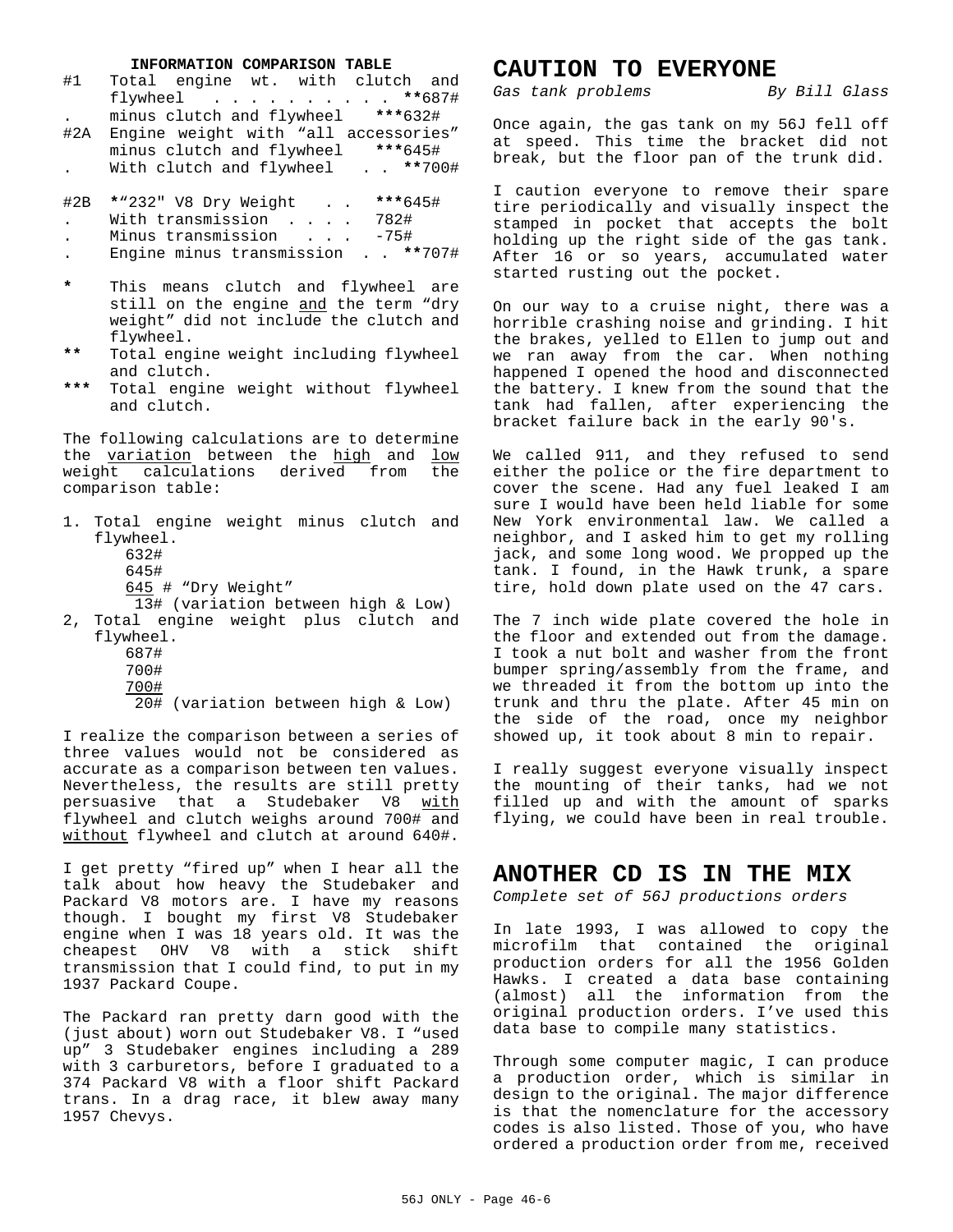a copy of the original, plus a copy in the computer generated format.

I have produced a CD with the complete set of 4073 production orders. This includes the two cars that were scrapped prior to production. The production orders on the CD are the ones generated from the data base. They are NOT copies of the originals.

As with our other CD offerings, Adobe© Acrobat Reader© is included and the text is fully searchable. There are bookmarks to aid in navigating the file.

Price is \$10.00 and includes shipping. See the ad in the 56J CLUB ITEMS Section.

# **STUDEBAKER HAWK 1956-1964 PHOTO ARCHIVE**

*New Ed Reynolds book covers them all*

Studebaker International owner, Ed Reynolds, has published an excellent book on the Hawk models produced by Studebaker.



It is 126 pages of some great photographs, most<br>of them from the of them from

author's collection. Ed's father, E. T. Reynolds worked in the Engineering Department for Studebaker and Ed made many trips to the Proving Ground where he often saw some of the Studebaker prototypes.

The book has a lot of great information on, not only the 1956 Golden Hawk, but all the Hawks from beginning to end. For more information, contact Ed Reynolds at: Studebaker International 97 NORTH 150 WEST, GREENFIELD IN 46140-8562 317-462-3124 or info@studebaker-intl.com

# **THE MAILBAG**

*Letters are always welcome. If you need help or can offer advice, share it with the membership. (Edited as required.)*



### **JIMMIE FACKLAM Via Email** July 04 2003

56J ONLY NO 44 THE MAILBAG. Robert Anderson regards his memories of the 56 G/H he had years ago. This 56G/H VIN 6033469 which you indicated was about 3rd from end production, was too rusty to restore and was parted out. It still had the eng and 3sp O/D which I put

in another 56 G/H. It still was painted solid gold. The body and running gears are all that remain and they are at John McCalls GrandView MO, who has a lot of Studebaker cars and parts.

JOHNNY THIELE Via Email August 4, 2003

Thank you for the material you sent! I believe the name on the production order for 6030653 is Mrs. Nance. Here's why:

My Grandmother was born in 1905. She has always written her "n" as most people write a "u". She would have been 51 in 1956, so anyone in her age bracket would have still been very much in the work force at that time. I don't know if everyone was taught to write that way or not, but she was. She grew up in central Illinois.

### **RAY MARTIN** Via Email August 18 2003

Thought I would let you know that 6800183 is completely stripped down, fenders, hood, doors, trunk lid are at the body shop getting ready for paint. The engine and tranny are also out of the car.



I thought I would mention to you, while cleaning the front frame, I noticed a substantial crack on the right member about 2-3" back from the front crossmember. It is not because of any rust as there isn't any, wondering if this is a common problem? It starts at the bottom of the right rail, goes up and across the top, where it stops. It is an easy welding repair, now the engine is  $O(1)$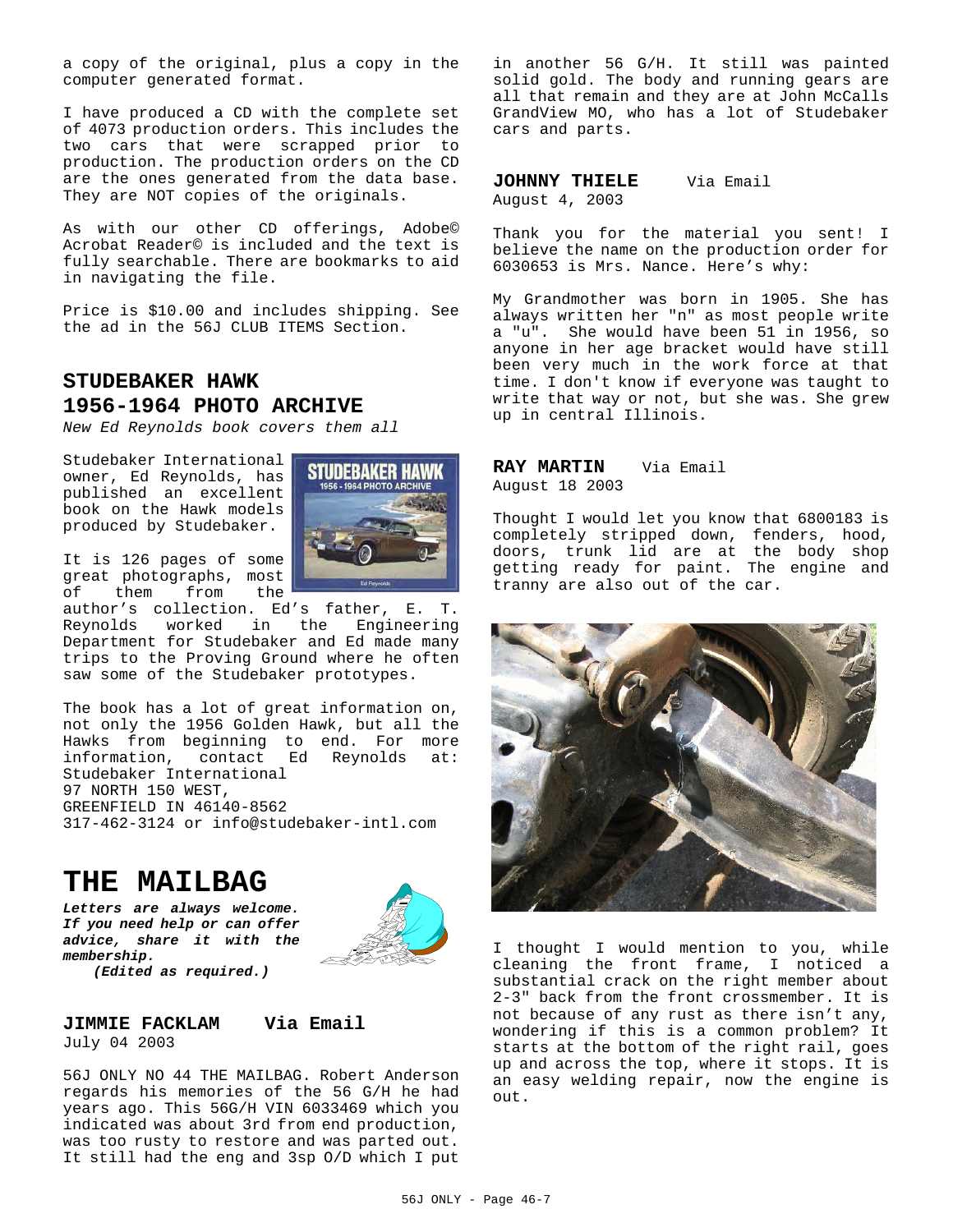# **HERE WE GROW AGAIN**

Please update your rosters as we welcome the following members. **If you move, please remember me when you send out your change of address forms.**

- 419 Ronald J Regina 40 Oak Ridge Rd Biddeford ME 04005 207-282-0232 Email booptoo@qwi.net
- 420 Donald Lipka 1234 Hillcrest Av Yuba City CA 95991 530-673-1253 Email bevdon@hotmail.com
- 421 Steve Heise 8365 St Peters La New Kent VA 23124 Email geyers@mindspring.com
- 422 Steve Johansen 6188 N Dolores Fresno CA 93711 559-435-6075 Email jamessjohansen@aol.com
- 423 Larry Prater 13600 S 690 Rd Wyandotte OK 74370 918-666-3819 Email larmarprater@netins.net
- 424 Johnny Thiele 2028 Hickory Hills Dr Vandalia IL 62471 618-283-2734 Email jthiele@swetland.net
- 425 Thomas G Shead 962 Limekiln Rd Doylestown PA 18901 215-345-1610 Email tsheas3@aol.com
- 426 Richard Fisher 206 Rolling Hills Dr Elko Nevada 89801 775-738-6488 Email rrfisher52@hotmail.com
- 427 Tracy Hosac 220 E palmyra Av Orange CA 92866 714-633-2583 Email tracy@parisrose.com

**NOTICE:** In lieu of dues, and to help keep my records correct, registration forms will be mailed out periodically to members who haven't been heard from for several years. **If you receive one, complete and mail it at once or you will be dropped from the mailing list.**

# *WHEEL ESTATE*

**Due to our infrequent printing schedule, many ads may be quite old. The only way I know if an item is bought or sold is if one of the parties reports the transaction.**

**For sale**: 1956 Golden Hawk 352 Packard engine. Complete, needs restoration. Ran when parked. \$7500. Call Lynn Zankich 11620<br>Via Vista – Nevada City CA – 95959 Nevada City CA 530-265-3644 (09/2003)

**Wanted**: 1956 Golden Hawk in decent condition. If it needs a little work, that is ok. Prefer one with 3 spd/OD, but will take anything in nice shape. I have a beautiful 1955 Chevrolet Bel Air Hardtop which I could trade. Bob Erickson, 912 S 12th St, Montevideo MN 56265, 320-269-8537 or 320-269-8969. (09/03)

**For sale:** 1956 Golden Hawk in Original Mocha/Doeskin, standard trans, dual carbs. Beautiful restoration, \$25,000. Call Ken Huggins, Columbia SC 803-296-5789 (07/03)

**For sale:** Packard V8 engine complete \$250.00.Engine came out of a 1956 Golden Hawk, but the engine number is P8955 which indicates it was originally in a Hudson/Nash. It has the 4 barrel carb, heads, exhaust manifold, etc. I also have the full drive train and rear end. Richard Mazurek, 930 NW 53rd ST, Pompano Beach FL 33064, 954-481-2715. (06/2003)

**For sale:** 1956 Golden Hawk ultramatic \$12,500. Family Auto Sales, Inc., 3300 25th Ave., Gulfport, MS, 39501. Phone 228-864-8220, Fax 228-868-3883. (02/2003)

**WANTED:** Column gear selector shaft upper bracket 1539833 for Ultramatic w/power steering. This is the part right below steering wheel and has detents for trans selector lever. Good used is fine. Thanks, Kendall A. Gibbs MD, lebaron41@yahoo.com 401-247-2015 (04-2003)

**For sale**: solid 56J body, doors, rear fenders, all trim, tail light lens-perfect. One set of NOS side grills, Good hood, excellent trunk, stainless trim, glass, tachometer, sending unit, clock, dash face plate, glove box door, 4 barrel carb, 3 spd overdrive trans, bell housing, clutch, pressure plate, linkage, restored window flippers right and left, fins, roof belt molding, interior roof plastic bands and steel holders and brake drums. Other STUDE parts available. Dwayne Jacobson, 2620 Lakeview Dr, Junction City, WI 54443. 715- 341-9470 or studebaker@g2a.net

**THE** *PACKARD* **PAPERS**, for the *Packard* enthusiast, printed on antique letterpress, *Packard* Ivory paper with black printing. The Packard Papers, 288 Whitmore St., #211, Oakland CA 94611, 510-655-7398.

# **1956 GOLDEN HAWK SERVICES**

**Electronic Ignition Modules** for your 1956 Golden Hawk. Use the tachometer sending unit as with the points system. John Brooks, 1821 Ft Worth Hwy, Weatherford TX 76076, Tel 817-594-0840. Check out the Web site at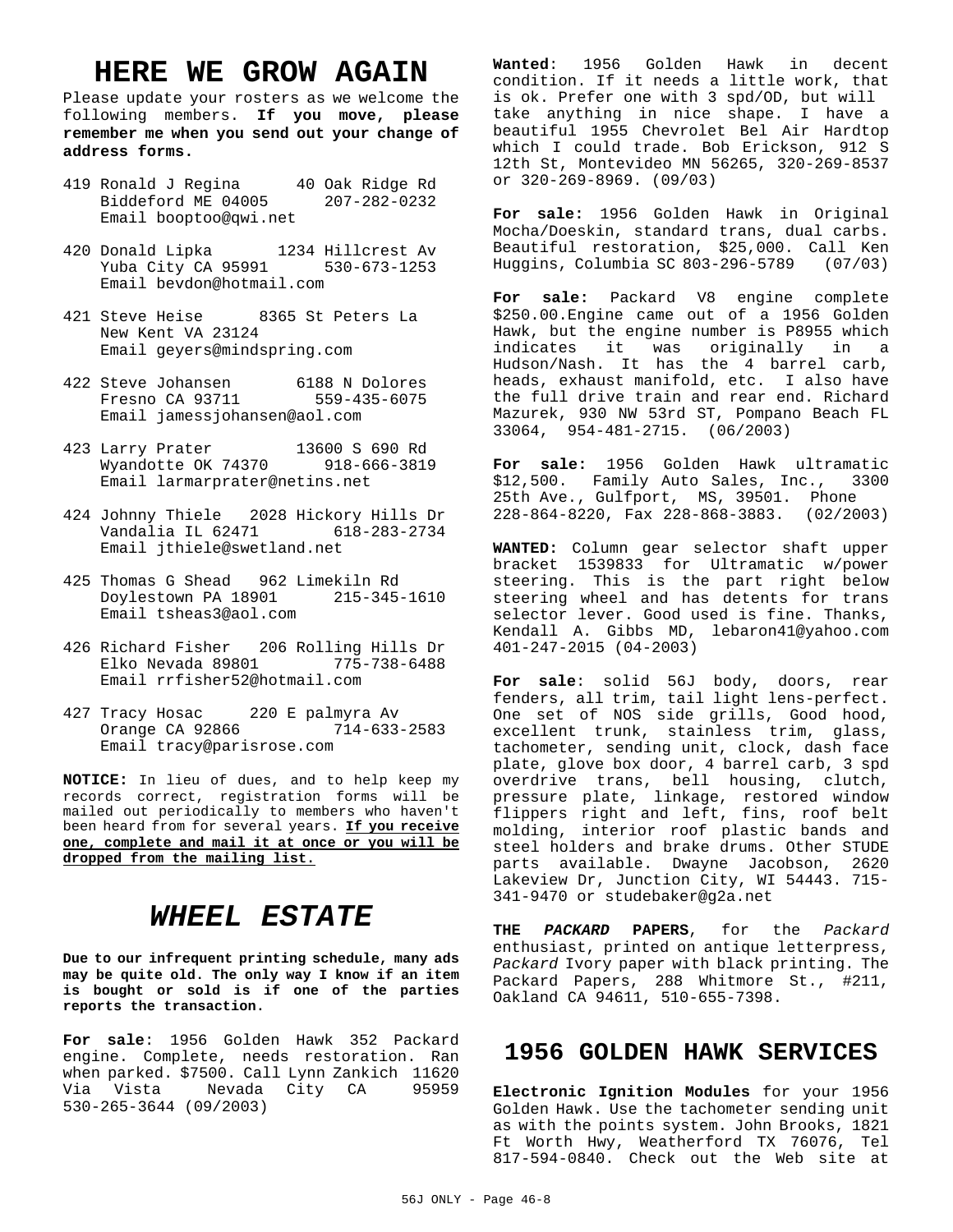www.studebakerfarm.com or Email to studefarm@yahoo.com

**Ultramatic Trans Shift Indicator**. Diecast Metal, with a clear casting, and indented letters<br>pre-painted from the pre-painted from the rear. Bill Glass, 18 Lorenz Dr, Valhalla NY



10595. 914-761-5788 or BondoBill1@aol.com

**Ultra400 Automatic Transmission Conversion** for your 1956 Golden Hawk. Enjoy the difference and confidence. No puking overflow. More power to the wheels. For more information contact: Jack Nordstrom, 4975 IH-35 South, New Braunfels TX 78132.

**1956 Sky Hawk and Golden Hawk headliner trim bows.** One set consisting of 3 pieces with ends tapered. \$110.00 per set (includes shipping). Myron McDonald, 417-678-4466 or 417-678-2631, email pmeyer@hdnet.k12.mo.us

**Motor Mounts** for the Packard Engine on the '56 Golden Hawk, \$125.00 a pair, plus your old mounts or send an additional \$125.00 for core charge. Ken Berry, 2206 Live Oak Circle, Round Rock, Texas 78681.

**Rebuilt 56 Golden Hawk fuel pumps**, both Carter and AC Delco, \$75 exchange (I must have your old fuel pump, or a \$50 core charge). Add \$10 for shipping. Gary Capwell 3441 Sandringham Dr. N.E. Salem, Oregon 97305, Phone (503)390-4588 Email mocha56j@comcast.net (01/00).

**Rebuilt Packard water pumps** for sale \$75, plus \$10.00 for shipping, no core charge. Contact Brent Hagen, 6220 SE 55th Ave., Portland, Oregon 97206-6800. Phone: 503- 771-0604. E-mail: ghawk352@effectnet.com

**Transmission Puke kit-II**: Stop that fluid from belching out the dip stick tube on start up. \$5 ppd. Mail check to Brent Hagen, 6220 SE 55th, Portland, OR 97206-6800

### **1956 Golden Hawk Window Price Sticker**

The design is based upon the general design of stickers which were actually done during the period 1959 thru 1966. Send \$40 along with serial number and options/accessories which were originally on your car (a copy of the production order would be very helpful.) If your car has been repainted and options/accessories added or deleted and you want the sticker to reflect the car as it is now just include the information. I have all of the prices. Questions, telephone 708-479-2658 or Richard Quinn 20026 Wolf Rd. Mokena, IL 60448. <rtq11@aol.com>

# **56J CLUB ITEMS**

### *ALL PROCEEDS HELP MAINTAIN THE REGISTER*

service bulletins, utility items, \$35.00 **1956 STUDEBAKER GOLDEN HAWK PARTS CATALOG.** 320 pages of specifications, part numbers, illustrations, alphabetic & numeric indexes, lists for and accessory codes.



**1956 STUDEBAKER GOLDEN HAWK AUTHENTICITY GUIDE.** Documents most of the quirks with 30 color photos and all decals shown. The guide is divided into sections covering the engine, exterior, interior, trunk, paint and accessories



### **1956 STUDEBAKER MANUALS ON CD**

format, viewable with Adobe® \$10.00 The Parts Catalog, Authenticity Guide, 1956 Car Owners Manual, 1956 Accessories Catalog, and the Warner Overdrive Manual in PDF Acrobat® Reader (included).



#### **56J ONLY NEWSLETTERS ON CD**

All the back issues, up to the current one, in PDF format, viewable with Adobe® Acrobat® Reader (included).



\$10.00

### **1956 STUDEBAKER GOLDEN HAWK PRODUCTION ORDERS ON CD**

with Adobe® Acrobat® Reader \$10.00 The complete set of all 4073 Production Orders for 1956 Golden Hawks, produced directly from our data base. PDF format, viewable (included).



**COPY OF THE ORIGINAL PRODUCTION ORDER** for you car. Directly from the microfilm, so the only mistakes are those made by Studebaker.<br>Send serial number. \$12.00 Send serial number.

### **STEERING WHEEL COVER**

Black on white background. Slides over the top of the 17" steering wheel, washable.

### **DECALS-TAGS-PATCHES**

**AIR CLEANER/OIL BATH**, yellow/black \$ 4.00. **GENERATOR FIELD TERMINAL TAG, red** TACHOMETER SENDING UNIT TAG, red **PATCH** 4-1/2" x 2-1/2" Red on white background.



\$15.00

| GIBLION DIRECTOR<br>1897 |  |  |  |  |
|--------------------------|--|--|--|--|

\$3.50

**CLUB ROSTERS** (send SASE)

*Make checks payable to Frank Ambrogio.*